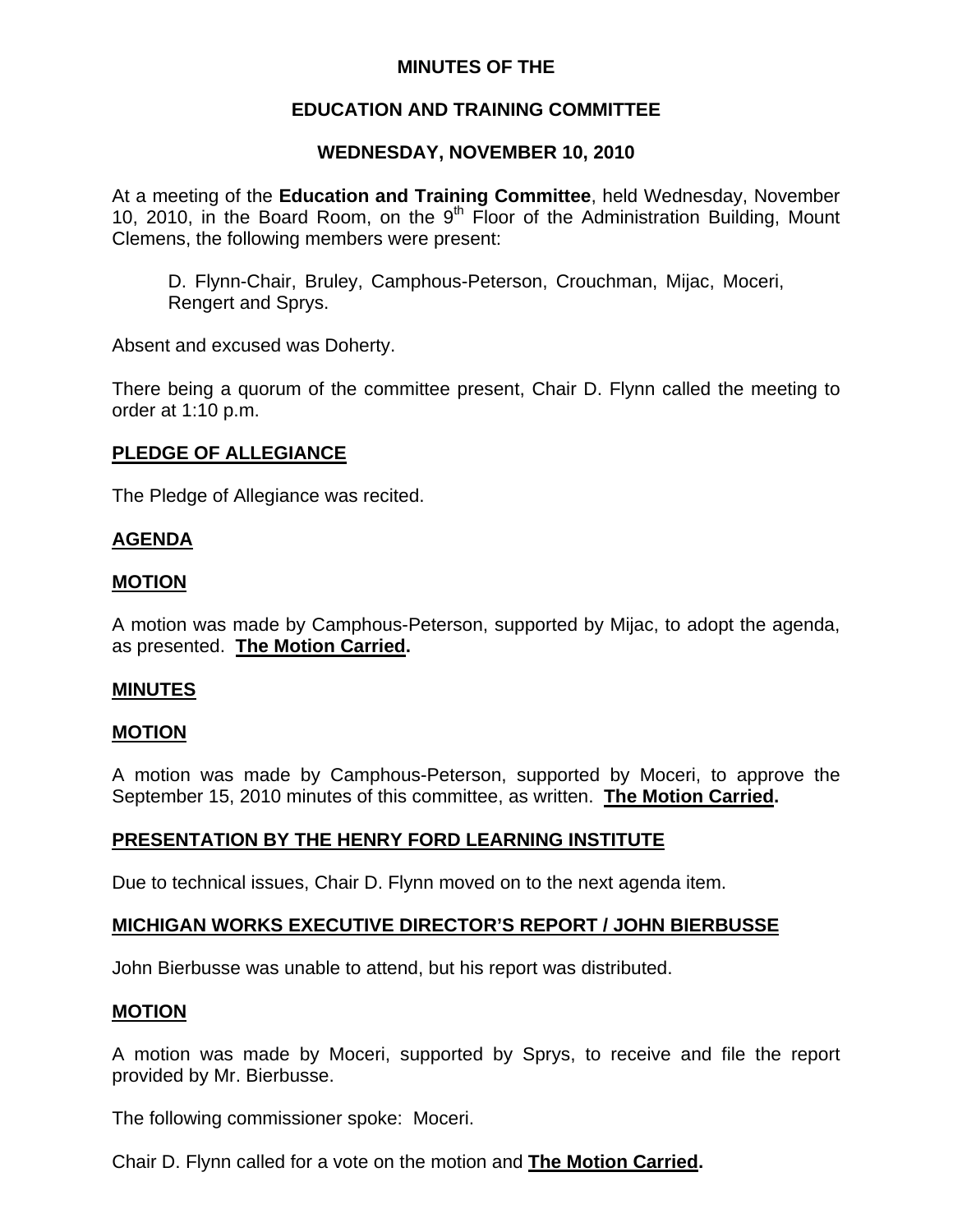## **STATUS REPORT ON MACOMB COUNTY REFERENCE AND RESEARCH CENTER**

Don Morandini provided a status report on the recent transition of the function and personnel of the Macomb County Reference and Research Center to the Planning, Economic Development and Research Department.

#### **MOTION**

A motion was made by Camphous-Peterson, supported by Moceri, to receive and file the report by Don Morandini.

The following commissioner spoke: D. Flynn.

Chair D. Flynn called for a vote on the motion and **The Motion Carried.** 

#### **PRESENTATION BY THE HENRY FORD LEARNING INSTITUTE**

Paula Gangopadhyay, Director of Education, gave an overview.

#### **MOTION**

A motion was made by Camphous-Peterson, supported by Crouchman, to receive and file the presentation by Paula Gangopadhyay.

The following commissioner spoke: D. Flynn.

Chair D. Flynn called for a vote on the motion and **The Motion Carried.** 

## **MSU EXTENSION DISTRICT COORDINATOR'S REPORT AND PROGRAM UPDATE/MARIE RUEMENAPP**

Marie Ruemenapp spoke about their New County Commissioner Training being held in December and the MSU Extension redesign and reorganization process.

Kathy Jamieson, 4-H Extension Educator, provided an overview of the 4-H Youth Development Program, its vision and mission, and some new initiatives.

#### **MOTION**

A motion was made by Sprys, supported by Mijac, to receive and file the reports provided by Marie Ruemenapp and Kathy Jamieson. **The Motion Carried.**